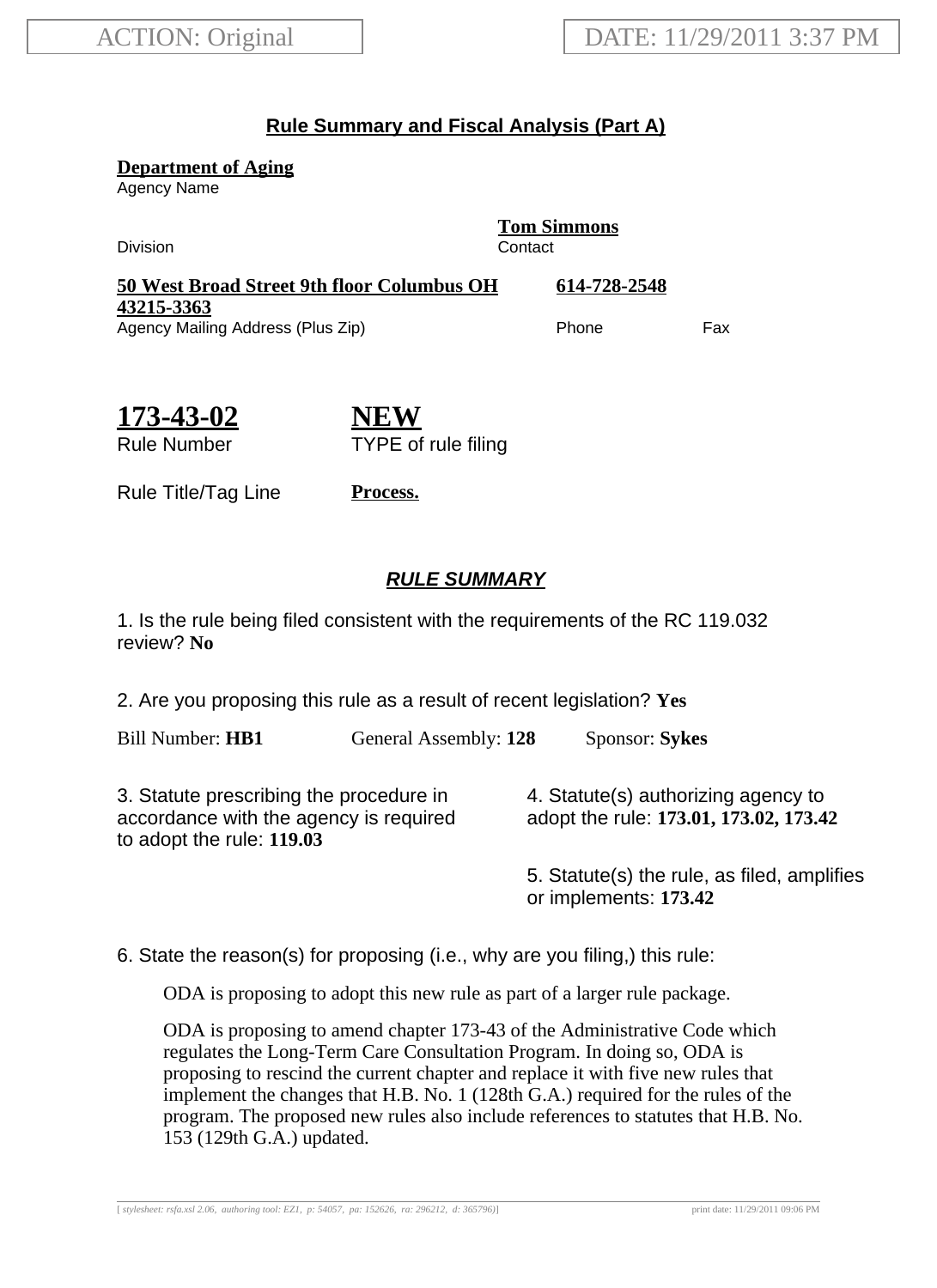7. If the rule is an AMENDMENT, then summarize the changes and the content of the proposed rule; If the rule type is RESCISSION, NEW or NO CHANGE, then summarize the content of the rule:

This proposed new rule will regulate the process for providing long-term care consultations.

8. If the rule incorporates a text or other material by reference and the agency claims the incorporation by reference is exempt from compliance with sections 121.71 to 121.74 of the Revised Code because the text or other material is **generally available** to persons who reasonably can be expected to be affected by the rule, provide an explanation of how the text or other material is generally available to those persons:

*This response left blank because filer specified online that the rule does not incorporate a text or other material by reference.*

9. If the rule incorporates a text or other material by reference, and it was **infeasible** for the agency to file the text or other material electronically, provide an explanation of why filing the text or other material electronically was infeasible:

*This response left blank because filer specified online that the rule does not incorporate a text or other material by reference.*

10. If the rule is being **rescinded** and incorporates a text or other material by reference, and it was **infeasible** for the agency to file the text or other material, provide an explanation of why filing the text or other material was infeasible:

*Not Applicable.*

11. If **revising** or **refiling** this rule, identify changes made from the previously filed version of this rule; if none, please state so:

*Not Applicable.*

12. 119.032 Rule Review Date:

(If the rule is not exempt and you answered NO to question No. 1, provide the scheduled review date. If you answered YES to No. 1, the review date for this rule is the filing date.)

NOTE: If the rule is not exempt at the time of final filing, two dates are required: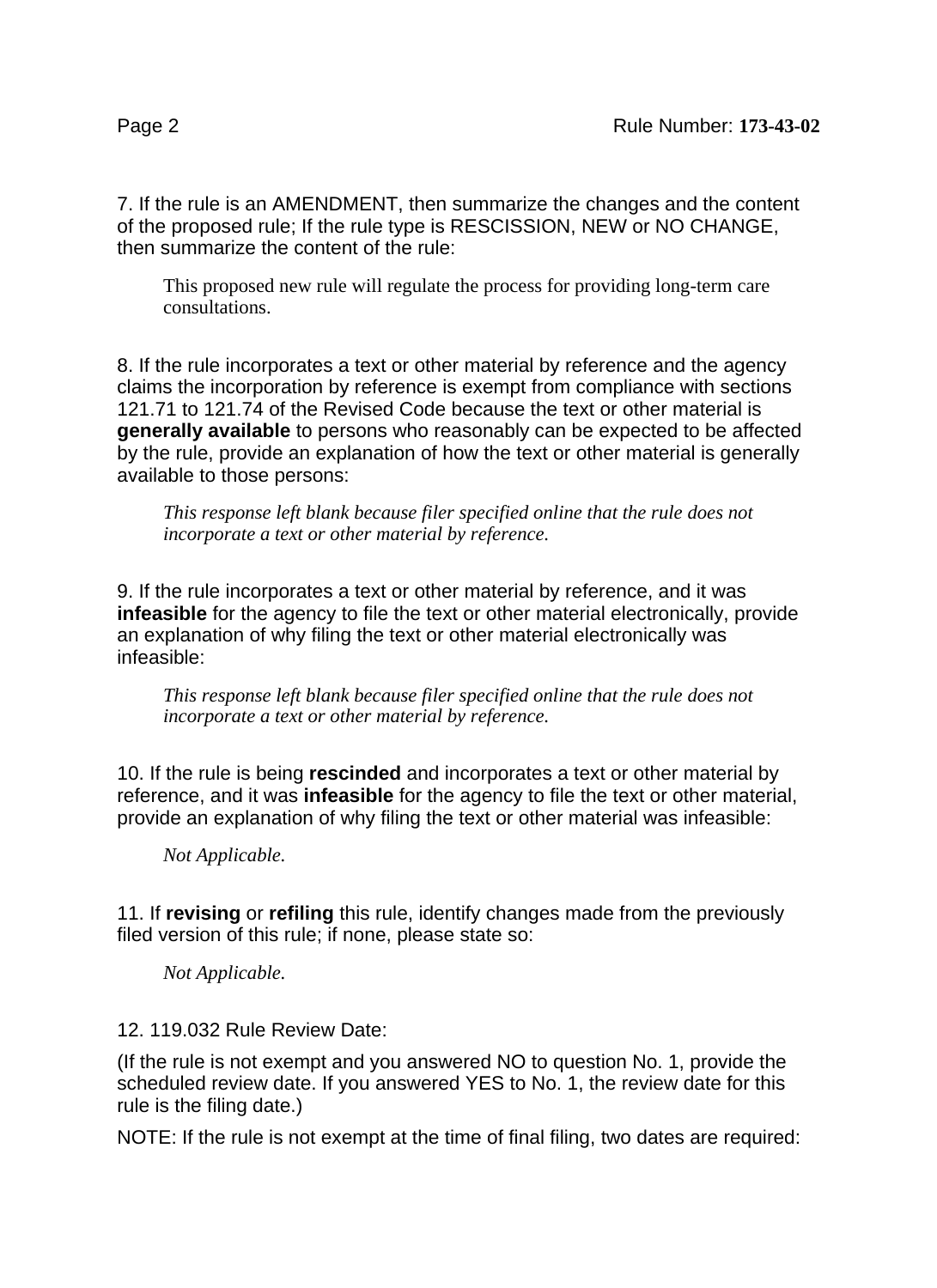the current review date plus a date not to exceed 5 years from the effective date for Amended rules or a date not to exceed 5 years from the review date for No Change rules.

## **FISCAL ANALYSIS**

13. Estimate the total amount by which this proposed rule would **increase / decrease** either **revenues / expenditures** for the agency during the current biennium (in dollars): Explain the net impact of the proposed changes to the budget of your agency/department.

This will have no impact on revenues or expenditures.

\$0.00

Although section 173.42 of the Revised Code requires ODA to develop and administer the Long-Term Care Consultation program, H.B. No. 153 (129th G.A.) moved the program's funding to budget line item GRF-600-525, which is under JFS, not ODA. Therefore, ODA estimates that the proposed adoption of this new rule will have no impact upon the biennial budget that the Ohio General Assembly established for ODA in H.B. No. 153.

Nevertheless, it is helpful to explain that ODA estimates that the proposed adoption of this new rule will also have no impact upon the biennial budget that the Ohio General Assembly established for line item GRF-600-525. In FY11, area agencies on aging provided 53,035 long-term care consultations. So far in FY12, area agencies on aging are providing fewer long-term care consultations than at this point in FY11. Although it is possible that public awareness of the free long-term care consultations, the aging of Ohio's population, and other changes to the long-term service and support system could lead to an increasing number of long-term care consultations, ODA does not estimate that the adoption of this new rule will create an increase in the number of long-term care consultations for FY12 or subsequent years. Therefore, ODA estimates that the proposed adoption of this new rule will have no impact upon the biennial budget that the Ohio General Assembly established for GRF-600-525.

14. Identify the appropriation (by line item etc.) that authorizes each expenditure necessitated by the proposed rule:

GRF-600-525 Health Care/Medicaid (State and Federal).

15. Provide a summary of the estimated cost of compliance with the rule to all directly affected persons. When appropriate, please include the source for your information/estimated costs, e.g. industry, CFR, internal/agency: